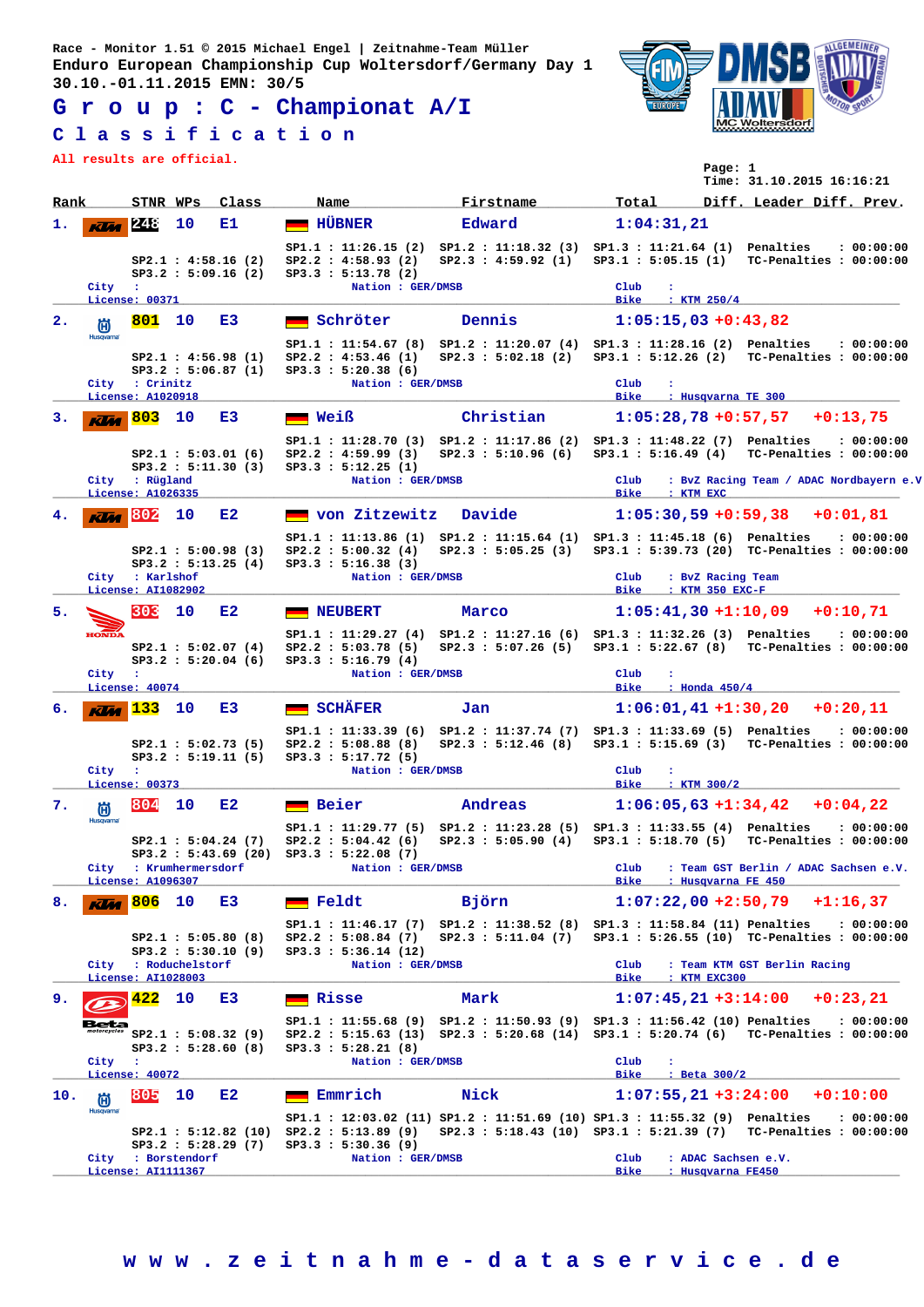**G r o u p : C - Championat A/I**

## **C l a s s i f i c a t i o n**

**All results are official.**



| All lesults are official.        |                                         |    |                                                    |                                                                               |                                                                                                                                                                                               |                                                          | Page: 2       | Time: 31.10.2015 16:16:21 |                                                        |
|----------------------------------|-----------------------------------------|----|----------------------------------------------------|-------------------------------------------------------------------------------|-----------------------------------------------------------------------------------------------------------------------------------------------------------------------------------------------|----------------------------------------------------------|---------------|---------------------------|--------------------------------------------------------|
| Rank                             | STNR WPs                                |    | Class                                              | Name                                                                          | Firstname                                                                                                                                                                                     | Total                                                    |               |                           | Diff. Leader Diff. Prev.                               |
| 11.  <br><b>KVM</b>              | 134                                     | 10 | E3                                                 | <b>ROßBACH</b>                                                                | Paul                                                                                                                                                                                          | $1:08:37,09+4:05,88$ +0:41,88                            |               |                           |                                                        |
|                                  | City :<br>License: 40070                |    |                                                    | SP3.2 : 5:30.56 (10) SP3.3 : 5:37.06 (14)<br>Nation : GER/DMSB                | SP1.1: 12:01.32 (10) SP1.2: 12:01.08 (12) SP1.3: 12:10.31 (16) Penalties<br>SP2.1: 5:16.59 (15) SP2.2: 5:15.45 (12) SP2.3: 5:20.23 (12) SP3.1: 5:24.49 (9) TC-Penalties: 00:00:00             | Club<br>÷<br>Bike                                        | $:$ KTM 300/2 |                           | : 00:00:00                                             |
| 12.77                            | <b>1809</b>                             | 10 | E2                                                 | Meyhoff                                                                       | Sascha                                                                                                                                                                                        | $1:08:52,09+4:20,88$                                     |               |                           | $+0:15:00$                                             |
| Beta<br>motorcycles              | City : Wulsbüttel<br>License: AI1026577 |    |                                                    | SP3.2 : 5:32.80 (12) SP3.3 : 5:32.69 (10)<br>Nation : GER/DMSB                | SP1.1: 12:04.49 (12) SP1.2: 12:01.44 (13) SP1.3: 12:05.44 (13) Penalties : 00:00:00<br>SP2.1: 5:24.73 (22) SP2.2: 5:19.39 (18) SP2.3: 5:22.94 (15) SP3.1: 5:28.17 (12) TC-Penalties: 00:00:00 | $_{\rm Club}$<br>Bike<br>: Beta RR 250                   |               | : Beta Team Hoope Park    |                                                        |
| $13.$ $\overline{\text{K/m}}$ 87 |                                         | 10 | 4                                                  | SPACHMÜLLER                                                                   | Yannik                                                                                                                                                                                        | $1:09:03,91+4:32,70$ +0:11,82                            |               |                           |                                                        |
|                                  | City :                                  |    |                                                    | $SP3.2 : 5:36.61 (15) SP3.3 : 5:43.55 (16)$<br>Nation : GER/DMSB              | SP1.1: 12:17.76 (16) SP1.2: 12:00.25 (11) SP1.3: 11:59.64 (12) Penalties<br>SP2.1: 5:14.70 (12) SP2.2: 5:15.21 (10) SP2.3: 5:25.96 (18) SP3.1: 5:30.23 (13) TC-Penalties: 00:00:00            | Club<br>$\ddot{\phantom{a}}$                             |               |                           | : 00:00:00                                             |
| 14.1<br><b>KVM</b>               | License: 1159134<br>1807                | 10 | E2                                                 | <b>Wächtler</b>                                                               | <b>Bruno</b>                                                                                                                                                                                  | Bike<br>$:$ KTM $125/2$<br>$1:09:11,33+4:40,12$ +0:07,42 |               |                           |                                                        |
|                                  | City : Thum-Herold                      |    |                                                    | SP3.2: 5:32.61 (11) SP3.3: 5:36.50 (13)<br>Nation : GER/DMSB                  | SP1.1: 12:09.73 (14) SP1.2: 12:15.63 (17) SP1.3: 11:51.62 (8) Penalties<br>SP2.1: 5:40.92 (33) SP2.2: 5:17.81 (15) SP2.3: 5:13.93 (9) SP3.1: 5:32.58 (15) TC-Penalties: 00:00:00              | $_{\rm Club}$                                            |               |                           | : 00:00:00<br>: Team KTM Sturm / ADAC Sachsen e.V.     |
|                                  | License: A1075773<br>88                 | 10 |                                                    |                                                                               | Tim                                                                                                                                                                                           | Bike : KTM 350 EXC-F<br>$1:09:25.82 + 4:54.61 + 0:14.49$ |               |                           |                                                        |
| 15.<br>偤<br><b>Husqvarna</b>     | City :<br>License: 1137319              |    | Е1.                                                | <b>APOLLE</b><br>SP3.2: 5:34.08 (14) SP3.3: 5:46.14 (20)<br>Nation : GER/DMSB | SP1.1: 12:22.72 (18) SP1.2: 12:04.80 (14) SP1.3: 12:06.29 (14) Penalties<br>SP2.1: 5:20.87 (18) SP2.2: 5:15.39 (11) SP2.3: 5:19.59 (11) SP3.1: 5:35.94 (17) TC-Penalties: 00:00:00            | Club<br><b>Bike</b>                                      |               | : Husqvarna 125/2         | : 00:00:00                                             |
| 16.1<br><b>Kilde</b>             | 130 10                                  |    | 4                                                  | <b>MARTIN</b>                                                                 | Felix                                                                                                                                                                                         | $1:09:57,07+5:25,86$ +0:31,25                            |               |                           |                                                        |
|                                  | City :<br>License: 40073                |    |                                                    | $SP3.2 : 5:33.20 (13) SP3.3 : 5:42.27 (15)$<br>Nation : GER/DMSB              | SP1.1: 12:27.16 (19) SP1.2: 12:18.47 (18) SP1.3: 12:24.49 (19) Penalties<br>SP2.1: 5:15.48 (13) SP2.2: 5:18.56 (17) SP2.3: 5:25.01 (16) SP3.1: 5:32.43 (14) TC-Penalties: 00:00:00            | Club<br>$\ddot{\phantom{a}}$<br>Bike<br>$:$ KTM $300/2$  |               |                           | : 00:00:00                                             |
| 17.1                             | 320                                     | 10 | E2                                                 | <b>RAMBOW</b>                                                                 | Nico                                                                                                                                                                                          | $1:10:03,34+5:32,13$                                     |               |                           | $+0:06,27$                                             |
|                                  | City :<br>License: 40265                |    |                                                    | SP3.2 : 5:42.76 (19) SP3.3 : 5:43.95 (18)<br>Nation : GER/DMSB                | SP1.1: 12:05.71 (13) SP1.2: 12:22.73 (21) SP1.3: 12:15.70 (17) Penalties : 00:00:00<br>SP2.1: 5:27.12 (25) SP2.2: 5:21.12 (20) SP2.3: 5:25.58 (17) SP3.1: 5:38.67 (19) TC-Penalties: 00:00:00 | Club<br>$\ddot{\phantom{a}}$<br><b>Bike</b>              | : $KTM 250/2$ |                           |                                                        |
| 18.                              | 814                                     | 10 | E2                                                 | Ludwig                                                                        | Markus                                                                                                                                                                                        | $1:11:01,52 + 6:30,31 + 0:58,18$                         |               |                           |                                                        |
| <b>CASCAS</b>                    | License: A1132620                       |    | SP3.2 : 5:47.39 (21)<br>City : Uhlstädt Kirchhasel | SP3.3 : 5:46.42 (22)<br>Nation : GER/DMSB                                     | SP1.1: 12:34.08 (23) SP1.2: 12:20.97 (19) SP1.3: 12:24.18 (18) Penalties<br>SP2.1: 5:23.08 (20) SP2.2: 5:27.42 (24) SP2.3: 5:30.71 (20) SP3.1: 5:47.27 (25) TC-Penalties: 00:00:00            | Club<br>Bike<br>: GasGas EC 450 FS                       |               | : Team Kadelack GASGAS    | : 00:00:00                                             |
| $19.$ KVM                        | 813                                     | 10 | E3                                                 | Neumann                                                                       | Marc                                                                                                                                                                                          | $1:11:04,85 + 6:33,64$                                   |               |                           | $+0:03.33$                                             |
|                                  | License: A1133114                       |    | City : Drebach OT Grießbach                        | $SP3.2 : 5:41.40 (17) SP3.3 : 5:44.21 (19)$<br>Nation : GER/DMSB              | SP1.1: 12:34.85 (24) SP1.2: 12:22.56 (20) SP1.3: 12:43.89 (21) Penalties<br>SP2.1: 5:20.71 (17) SP2.2: 5:27.00 (23) SP2.3: 5:34.01 (22) SP3.1: 5:36.22 (18) TC-Penalties: 00:00:00            | $_{\rm Club}$<br>Bike                                    | : KTM EXC 300 |                           | : 00:00:00<br>: MC MEK e.V./Enduro Fleischer / ADAC Sa |
| 20.<br><b>Klia</b>               | 410                                     | 10 | E3                                                 | <b>HELBIG</b>                                                                 | Gerrit                                                                                                                                                                                        | $1:11:21,02 + 6:49,81$                                   |               |                           | $+0:16,17$                                             |
|                                  | City :                                  |    |                                                    | SP3.2 : 5:42.29 (18) SP3.3 : 5:43.55 (17)<br>Nation : GER/DMSB                | SP1.1: 12:54.94 (27) SP1.2: 12:29.26 (23) SP1.3: 12:38.19 (20) Penalties<br>SP2.1: 5:18.34 (16) SP2.2: 5:30.05 (25) SP2.3: 5:29.37 (19) SP3.1: 5:35.03 (16) TC-Penalties: 00:00:00            | Club<br>÷                                                |               |                           | : 00:00:00                                             |
|                                  | License: 40266                          |    |                                                    |                                                                               |                                                                                                                                                                                               | Bike                                                     | $:$ KTM 300/2 |                           |                                                        |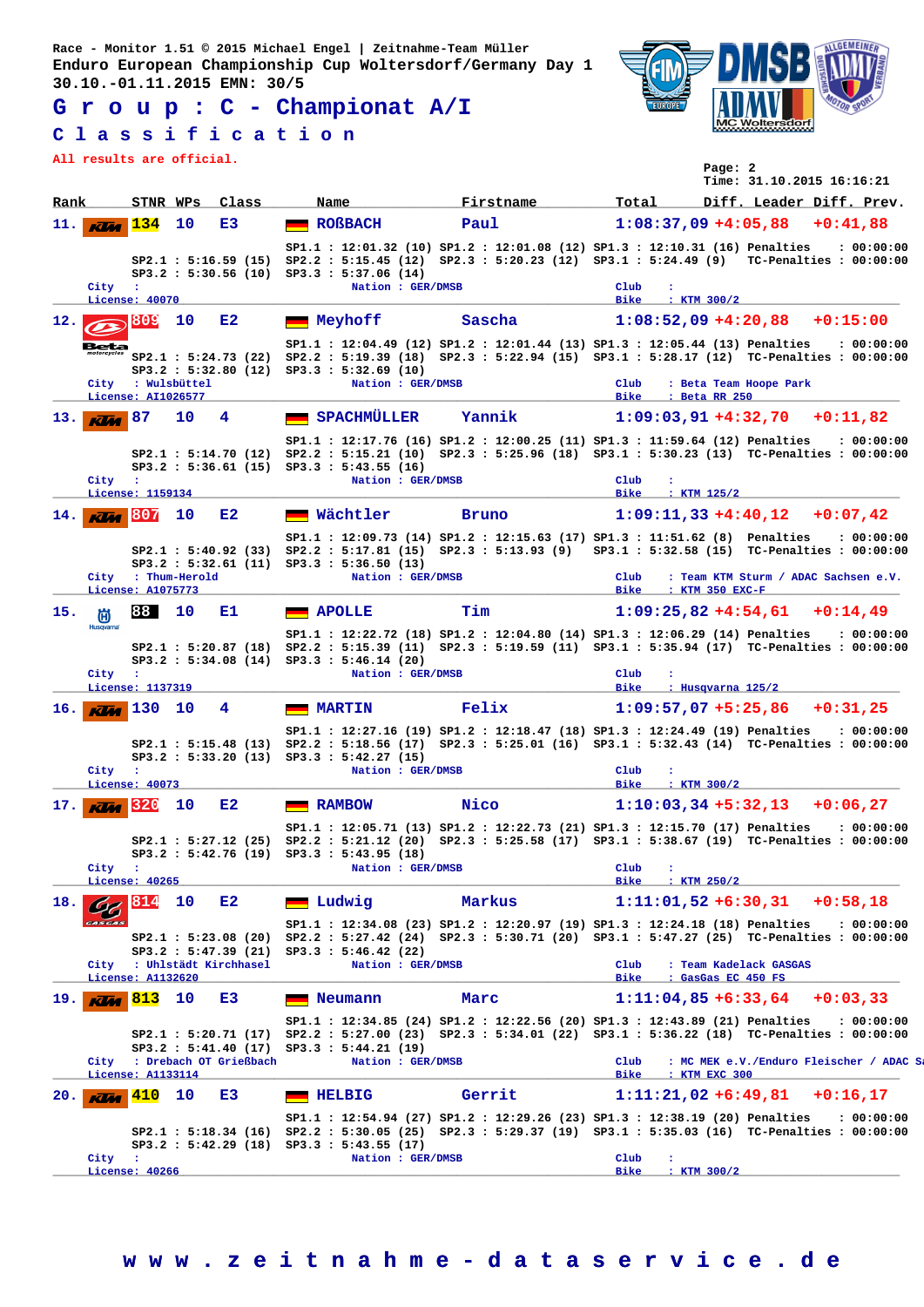**G r o u p : C - Championat A/I**

## **C l a s s i f i c a t i o n**

**All results are official.**



| All lesults ale Ollicial. |                                              |    |                                              |                                                                  |                                                                                                                                                                                               |                                                                         | Page: 3                            | Time: 31.10.2015 16:16:21                    |                                                        |
|---------------------------|----------------------------------------------|----|----------------------------------------------|------------------------------------------------------------------|-----------------------------------------------------------------------------------------------------------------------------------------------------------------------------------------------|-------------------------------------------------------------------------|------------------------------------|----------------------------------------------|--------------------------------------------------------|
| Rank                      | STNR WPs                                     |    | Class                                        | Name                                                             | Firstname                                                                                                                                                                                     | Total                                                                   |                                    | Diff. Leader Diff. Prev.                     |                                                        |
| 21.                       | 812                                          | 10 | E3                                           | Lindner                                                          | Kevin                                                                                                                                                                                         |                                                                         |                                    | $1:11:34,76+7:03,55+0:13,74$                 |                                                        |
| <b>HONDA</b>              | City : Gelenau<br>License: A1033310          |    |                                              | $SP3.2 : 5:47.59 (22) SP3.3 : 5:46.38 (21)$<br>Nation : GER/DMSB | SP1.1 : 12:28.70 (20) SP1.2 : 12:38.22 (25) SP1.3 : 12:59.46 (29) Penalties<br>SP2.1: 5:15.73 (14) SP2.2: 5:22.16 (21) SP2.3: 5:34.85 (23) SP3.1: 5:41.67 (23) TC-Penalties: 00:00:00         | Club<br>Bike<br>: Honda CRF 500 R                                       |                                    | : ADAC Sachsen e.V.                          | : 00:00:00                                             |
| 22. $\blacksquare$ 310    |                                              | 10 | Е1.                                          | $\blacksquare$ Hänel                                             | Daniel                                                                                                                                                                                        | $1:12:14,09 +7:42,88$                                                   |                                    |                                              | $+0:39.33$                                             |
| <b>Kawasaki</b>           | City : Börnichen<br>License: A1111352        |    | SP2.1 : 5:25.03(23)                          | SP3.2 : 5:53.98 (26) SP3.3 : 5:51.75 (23)<br>Nation : GER/DMSB   | SP1.1 : 12:29.51 (22) SP1.2 : 12:43.74 (28) SP1.3 : 12:48.24 (22) Penalties<br>SP2.2: 5:32.81 (26) SP2.3: 5:42.90 (27) SP3.1: 5:46.13 (24) TC-Penalties: 00:00:00                             | $_{\text{Club}}$<br><b>Bike</b><br>: Kawasaki KX250F                    |                                    |                                              | : 00:00:00                                             |
| 23. SHERCO 817            |                                              | 10 | E2                                           | <b>Exercise Petruck</b>                                          | Kai-Arne                                                                                                                                                                                      | $1:12:23,96 +7:52,75 +0:09,87$                                          |                                    |                                              |                                                        |
|                           | City : Bleckede<br>License: AI1028748        |    | SP3.2 : 5:51.40 (23)                         | SP3.3 : 6:00.42 (26)<br>Nation : GER/DMSB                        | SP1.1: 12:28.93 (21) SP1.2: 12:38.95 (26) SP1.3: 12:58.42 (28) Penalties<br>SP2.1: 5:29.05 (26) SP2.2: 5:34.70 (28) SP2.3: 5:41.52 (26) SP3.1: 5:40.57 (21) TC-Penalties: 00:00:00            | Club<br>÷<br>Bike : Sherco 250 SE-R                                     |                                    |                                              | : 00:00:00                                             |
| 24.                       | 818                                          | 10 | E3                                           | Bühnemann                                                        | Sirko                                                                                                                                                                                         |                                                                         |                                    | $1:12:26,32+7:55,11+0:02,36$                 |                                                        |
|                           | City : Mose                                  |    | SP2.1 : 5:22.10 (19)<br>SP3.2 : 5:51.54 (24) | SP3.3 : 5:59.50 (25)<br>Nation : GER/DMSB                        | SP1.1: 12:45.87 (25) SP1.2: 12:32.36 (24) SP1.3: 12:50.39 (23) Penalties<br>SP2.2: 5:38.24 (30) SP2.3: 5:35.76 (24) SP3.1: 5:50.56 (27) TC-Penalties: 00:00:00                                | $_{\text{Club}}$<br>$\ddot{\phantom{a}}$<br><b>Bike</b><br>$\mathbf{r}$ |                                    |                                              | : 00:00:00                                             |
| 25. SHERED 816 10         | License: AI1022598                           |    | 4                                            | Mosch                                                            | Yannik                                                                                                                                                                                        |                                                                         |                                    | $1:13:15,22+8:44,01$ +0:48,90                |                                                        |
|                           | City : Issum<br>License: A1147826            |    |                                              | SP3.2 : 5:53.18 (25) SP3.3 : 6:03.40 (27)<br>Nation : GER/DMSB   | SP1.1: 12:55.48 (28) SP1.2: 12:41.68 (27) SP1.3: 12:52.15 (25) Penalties<br>SP2.1: 5:35.75 (30) SP2.2: 5:38.86 (31) SP2.3: 5:45.36 (29) SP3.1: 5:49.36 (26) TC-Penalties: 00:00:00            | Club<br>Bike : Sherco SE-F 300                                          |                                    |                                              | : 00:00:00                                             |
| 26.                       | 815                                          | 10 | E3                                           | <b>Krause</b>                                                    | Tilman                                                                                                                                                                                        |                                                                         |                                    | $1:13:16,03+8:44,82$ +0:00,81                |                                                        |
| Beta                      | City : Groß Niendorf<br>License: AI1122000   |    |                                              | SP3.2 : 5:58.96 (27) SP3.3 : 5:34.01 (11)<br>Nation : GER/DMSB   | SP1.1: 12:10.76 (15) SP1.2: 12:09.00 (16) SP1.3: 12:07.79 (15) Penalties<br>SP2.1: 5:24.38 (21) SP2.2: 5:21.03 (19) SP2.3: 5:20.32 (13) SP3.1: 7:09.78 (36) TC-Penalties: 00:02:00            | Club<br>Bike                                                            | : Team Hoope Park<br>: Beta RR 300 |                                              | : 00:00:00                                             |
| 27.<br>Klaa               | <b>819</b>                                   | 10 | Е1.                                          | $\blacksquare$ Kradorf                                           | Martin                                                                                                                                                                                        | $1:13:56,18+9:24,97$                                                    |                                    |                                              | $+0:40.15$                                             |
|                           | City : Pörsdorf<br>License: A1117288         |    |                                              | SP3.2 : 6:03.42 (28) SP3.3 : 6:11.53 (28)<br>Nation : GER/DMSB   | SP1.1: 13:06.33 (31) SP1.2: 12:46.25 (29) SP1.3: 12:53.45 (26) Penalties : 00:00:00<br>SP2.1: 5:31.67 (27) SP2.2: 5:35.50 (29) SP2.3: 5:40.32 (25) SP3.1: 6:07.71 (29) TC-Penalties: 00:00:00 | Club<br><b>Bike</b>                                                     | : Team KTM Sturm<br>: KTM EXC 125  |                                              |                                                        |
| 28.<br>尚                  | 833 10                                       |    | 4                                            | Müller                                                           | Phillipp                                                                                                                                                                                      | $1:14:23,22+9:52,01$                                                    |                                    |                                              | $+0:27.04$                                             |
| <b>Husqvarna</b>          | City : Schillertswiesen<br>License: A1109093 |    | SP2.1 : 5:32.16 (28)<br>SP3.2 : 6:49.42 (33) | SP3.3 : 5:57.83 (24)<br>Nation : GER/DMSB                        | SP1.1: 13:11.04 (32) SP1.2: 13:09.86 (32) SP1.3: 12:51.78 (24) Penalties<br>SP2.2: 5:24.54 (22) SP2.3: 5:31.46 (21) SP3.1: 5:55.13 (28) TC-Penalties: 00:00:00                                | Club<br>Bike                                                            |                                    | : ADAC Nordbayern e.V.<br>: Husqvarna FE 350 | : 00:00:00                                             |
| 29.                       | 828                                          | 10 | Е1                                           | <b>Executer</b> Täufer                                           | Christian                                                                                                                                                                                     |                                                                         |                                    | $1:16:14,49$ +11:43,28 +1:51,27              |                                                        |
|                           | City : Obernzenn<br>License: A1070641        |    | SP2.1 : 5:51.24 (35)                         | $SP3.2 : 6:08.41 (29) SP3.3 : 6:25.63 (31)$<br>Nation : GER/DMSB | SP1.1: 13:21.52 (34) SP1.2: 13:05.08 (31) SP1.3: 12:54.81 (27) Penalties<br>SP2.2: 5:34.29 (27) SP2.3: 5:48.70 (31) SP3.1: 7:04.81 (35) TC-Penalties: 00:00:00                                | Club<br><b>Bike</b>                                                     | : GASGAS EC 250 F                  |                                              | : 00:00:00<br>: Team Kadelack GASGAS / ADAC Nordbayers |
| 30.<br>尚                  | 827                                          | 10 | 4                                            | Taube                                                            | Jan                                                                                                                                                                                           |                                                                         |                                    | $1:16:19,22$ +11:48,01 +0:04,73              |                                                        |
| Husqvarna                 | City : Dorsten                               |    | SP2.1 : 5:38.52 (32)                         | SP3.2: 7:05.64 (34) SP3.3: 6:28.49 (32)<br>Nation : GER/DMSB     | SP1.1: 13:01.86 (30) SP1.2: 12:53.61 (30) SP1.3: 13:10.13 (30) Penalties<br>SP2.2: 5:53.65 (35) SP2.3: 5:45.18 (28) SP3.1: 6:22.14 (33) TC-Penalties: 00:00:00                                | Club<br>$\cdot$                                                         |                                    |                                              | : 00:00:00                                             |
|                           | License: B1132799                            |    |                                              |                                                                  |                                                                                                                                                                                               | Bike                                                                    |                                    | : Husqvarna FE 350                           |                                                        |